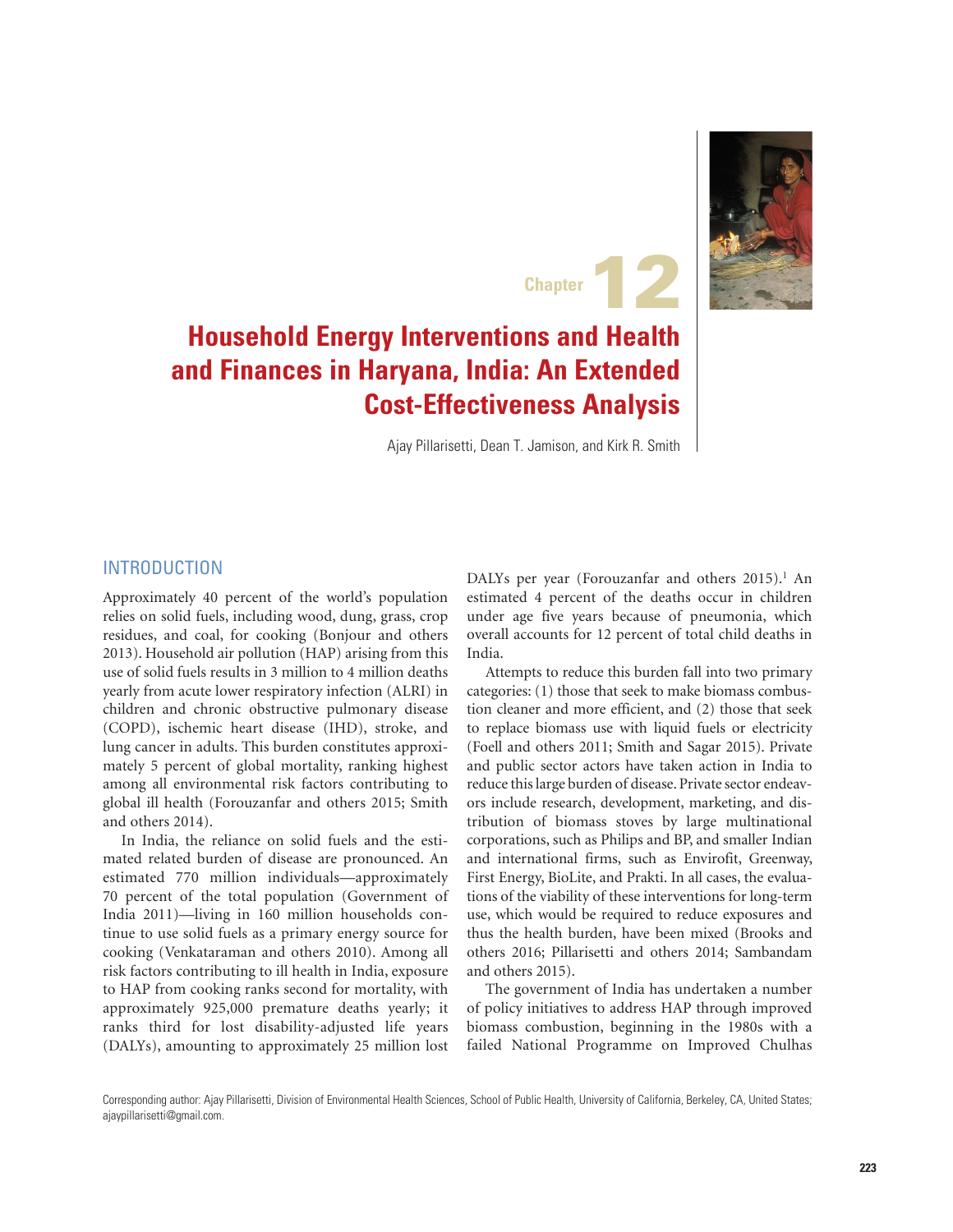(Kishore and Ramana 2002) and continuing in 2010 with a National Biomass Cookstoves Initiative. More recently, two innovative programs—the Give It Up (GIU) and Smokeless Village (SV) campaigns—are seeking to bring clean cooking via liquefied petroleum gas (LPG) to the rural poor (Smith and Sagar 2015). Both GIU, which encourages better-off Indian households to voluntarily give up their LPG subsidies and redirects those subsidies one-for-one to below-povertyline (BPL) families, and SV, which connects every household in a village to LPG, occur in close collaboration with India's three national oil companies. In mid-2016, Indian Prime Minister Narendra Modi introduced Pradhan Mantri Ujjwala Yojana (Ujjwala), a program to extend the GIU and SV campaigns by making free LPG connections available to all BPL households. This policy will affect approximately 50 million households.<sup>2</sup> These programs have the potential to substantially reduce the mortality and morbidity associated with the use of solid fuels for cooking, if one assumes near-complete transitions to clean fuels (Smith and Sagar 2015).

This chapter describes an extended cost-effectiveness analysis (ECEA) of policies designed to promote uptake of hypothetical HAP control interventions aligned with three national government programs:

- A low-cost, mud chimney stove, as was promoted in the National Programme on Improved Chulhas that operated from about 1983 to 2002 (We evaluate this program under the same current conditions as the other programs.)
- An advanced combustion cookstove, like that being promoted in the current National Biomass Cookstoves Initiative
- A transition to LPG being promoted in the national Give It Up campaign.

Our scenarios simplify complex behavioral issues by assuming full use of all intervention stoves in order to estimate best-case health and welfare benefits of clean cooking transitions. We evaluate the sensitivity of our use assumption in annex 12A. Our goal is to indicate the types of policy-relevant analyses that are possible using ECEA and the magnitude of potential benefits of LPG adoption.

Traditional economic cost-effectiveness analyses, such as that by Mehta and Shahpar (2004), focus on the U.S. dollars spent per death or per DALY averted. ECEA also considers the financial implications of policies across wealth strata of a population (introduced in Verguet, Laxminarayan, and Jamison 2015), in this case, by income quintile. ECEAs assess the consequences of financial or other policies that influence the aggregate uptake of an intervention and its health and financial consequences across income groups. Verguet, Laxminarayan and Jamison (2015), for example, looked at public finance and enhanced borrowing capacity as policies to affect tuberculosis treatment in India. Verguet and others (2015) assessed the consequences of a policy to increase tobacco taxes in China. Including distributional analysis by income quintile enables novel policy evaluations, as well as an evaluation of the GIU campaign.

This ECEA focuses on policies to reduce exposure to HAP in Haryana, India. This state has a population of 20 million, about 55 percent of whom use solid fuels for cooking, although significant heterogeneity exists between both rural and urban areas and between available datasets for analyses. In addition, we benefit from the availability of published continuous exposure-response relationships for HAP-related diseases and a fuel gathering–based time metric, allowing us to quantify the potential earnings gained by use of a stove that improves fuel efficiency.<sup>3</sup>

## **Review of Economic Analyses of Household Energy Interventions**

Existing peer-reviewed literature on the costs, benefits, and cost-effectiveness of HAP interventions is sparse (Jeuland, Pattanayak, and Bluffstone 2015). A limited number of global (Hutton and others 2006; Hutton, Rehfuess, and Tediosi 2007; Jeuland and Pattanayak 2012; Mehta and Shahpar 2004) and geography-specific (Arcenas and others 2010; Aunan and others 2013; Malla and others 2011; Pant 2011) economic evaluations exists. A short review follows.

Mehta and Shahpar (2004) found wide variation in the cost-effectiveness of improved stoves and LPG and propane interventions across the World Health Organization subregions, but their analysis did not consider the cost of illness and treatment or potential nonhealth benefits of transitioning to cleaner cooking. Hutton and others (2006) and Hutton, Rehfuess, and Tediosi (2007) performed a global cost-benefit analysis of eight scenarios that reduced exposure through a transition to either clean fuels or clean biomass stoves and considered benefits including improved health, decreased emissions of climate-altering pollutants, fewer lost work days, and time savings. They found that both the clean fuel transition and the improved stove transition had favorable cost-benefit ratios of 4.3 and approximately 60, respectively. Unlike Hutton and others (2006) and Mehtha and Shahpar (2004), both of which used regional scale inputs, Jeuland and Pattanayak (2012) modeled costs and benefits from household and societal perspectives for clean fuel and clean stove technologies. They found that transitions away from traditional cooking yield variable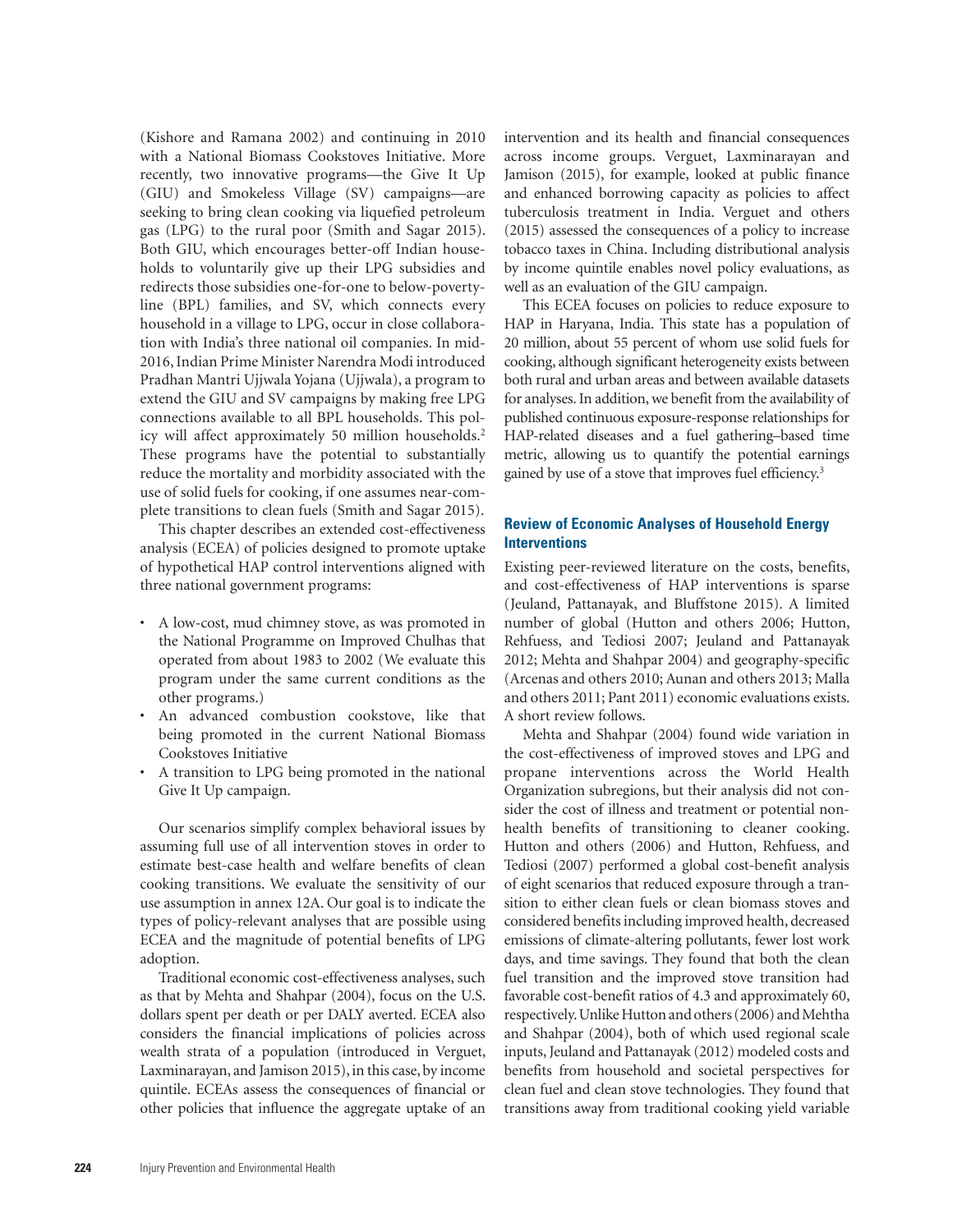results; some interventions have high probabilities of net costs to households and societies. Their modeling indicates that LPG, kerosene, and improved charcoal stoves have the highest probability of net positive benefits at household and societal scales. They note that the findings are sensitive to a number of factors, including emission rates and fuel costs.

Cost-benefit analysis has been applied in a number of geography-specific studies, including in Nepal (Malla and others 2011; Pant 2011), China (Aunan and others 2013), the Western Pacific region (Arcenas and others 2010), and Kenya and Sudan (Malla and others 2011). Malla and others (2011) found that across three separate interventions in Nepal (smoke hood), Kenya (LPG or smoke hoods), and Sudan (LPG), benefits exceeded costs over the 10-year intervention period, although there was significant heterogeneity among study sites. They note, however, that the effect of monetized health benefits was relatively small across all sites, compared to time and fuel savings. In China, Aunan and others (2013) evaluated transitions in no-chimney or chimney stove homes to either second-generation improved cookstoves or community-scale pellet stoves. In all cases, benefit-cost ratios were positive (central estimate range of 3.3–14.7), and the largest ratios occurred by switching away from chimneyless stoves. Only health benefits were monetized. Similarly, Pant (2011) and Arcenas and others (2010) used costof-illness and value of a statistical life, respectively, to assess the effect of household energy transitions by using survey data. Pant (2011) modeled the effect of a transition from dung fuel to biogas, noting the health cost per household—driven by medication expenses to be 61.3 percent higher in dung-burning households than the cost of fuel in biogas households.

#### **Clean Fuel Intervention Costs**

Interventions considering either fuels—such as LPG or natural gas—or electricity must contend with both upfront and recurrent costs. In India, before 2015, every cylinder of LPG sold to household customers was subsidized at the point of sale, regardless of the income of the household. In 2015, the government announced that cylinders would be sold at full price to all consumers, but that households would have subsidies transferred directly to their bank accounts—the PAHAL scheme (Tripathi, Sagar, and Smith 2015). Among others goals, this policy sought to prevent small and medium enterprises from being able to buy subsidized fuel intended for households from the black market. Current subsidies are approximately one-fourth of the cost of a cylinder, although they vary with the market price of LPG.

As part of the GIU campaign, in addition to the redistribution of the subsidy to the poor, the corporate social responsibility funds of the three national oil companies were used to cover the upfront costs of the regulator and cylinder deposits—a subsidy of approximately 2,000 rupees (Rs) (approximately US\$30) made available to BPL households, an official category that varies somewhat by state. Some states also provide a stove to families receiving the GIU benefit. According to the Ministry of Petroleum (2016), 10 million middle-income households had given up their LPG subsidy as of May 1, 2016 (Smith and Sagar 2015). Ujjwalla extends this by providing the same subsidy to all BPL households through use of a new allotment of about US\$1.2 billion of Indian government funds (*Times of India* 2016).

#### **Estimation of Health Benefits of Clean Cooking**

Understanding improved health attributable to a HAPreducing intervention, such as a transition to LPG, relies on complex exposure science and behavioral processes. The relationship between exposure to HAP and health is nonlinear and is described through a set of integratedexposure response (IER) (Burnett and others 2014) curves that link exposure to particulate matter with an effective diameter of less than 2.5 micrometers ( $PM_{2,5}$ , a key component of combustion-generated air pollution) with a number of health endpoints. IERs currently exist for ALRI, IHD, stroke, lung cancer, and COPD. The IERs integrate exposure data from a range of  $PM_{2.5}$  sources, including HAP, active tobacco smoking, secondhand tobacco smoke, and ambient air pollution.

The continuous nature of the exposure-response relationships allows modeling of the potential health benefits of a reduction in exposure to  $PM_{2.5}$  attributable to a specific intervention by disease type (Pillarisetti, Mehta, and Smith 2016). However, quantifying exposure reductions is challenging and relies on either expensive and intrusive monitoring of individuals or sophisticated modeling of pollution levels and time-activity patterns. Exposure reductions are complicated by issues of compliance or *stove stacking*, the phenomenon of continuing to use the traditional cooking technology even though a new technology or fuel has come into the household (Brooks and others 2016; Johnson and Chiang 2015; Pillarisetti and others 2014; Ruiz-Mercado and others 2011; Sambandam and others 2015; Smith and others 2015). However, this situation is not unusual in health interventions, where provision of a healthier technology needs to be followed by policies to encourage long-term use and elimination of the unhealthy behavior (for example, with condoms, bednets, and latrines). In a sense, then, the analyses here represent an efficacy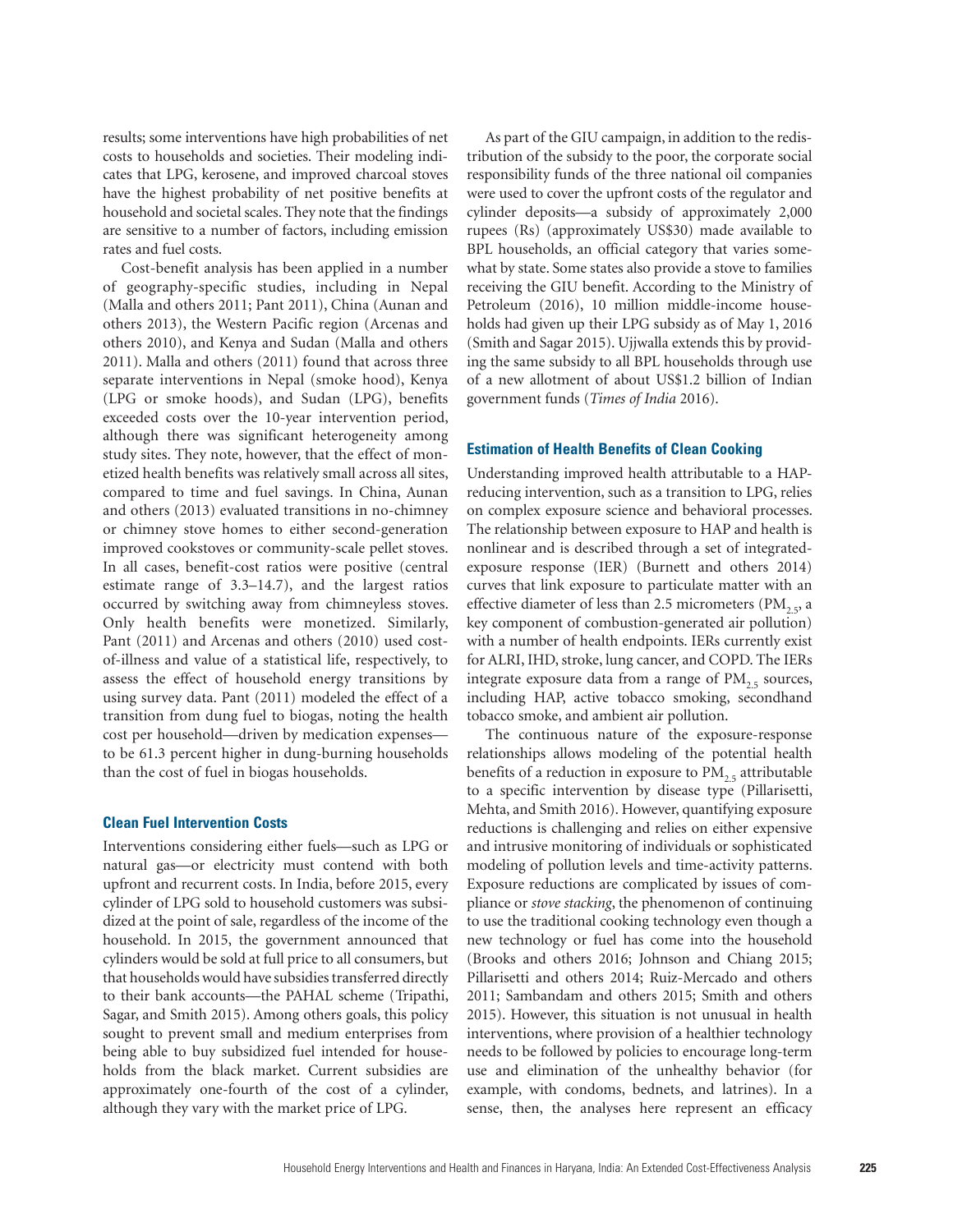approach—the best that could be achieved for each intervention.

To address these issues and others, we have developed (1) an online tool that uses the IERs and relevant background data to estimate the potential effect of an intervention known as the Household Air Pollution Intervention Tool (HAPIT) (Pillarisetti, Mehta, and Smith 2016) and (2) standard protocols to use HAPIT to estimate averted ill health (Smith and others 2014).

## **METHODS**

## **Estimation of Reductions in Morbidity and Mortality Resulting from HAP Interventions**

This chapter uses a modified version of HAPIT (based on the version described in Pillarisetti, Mehta, and Smith [2016] but modified to facilitate evaluation of multiple scenarios at a subnational scale) to estimate the averted deaths and DALYs attributable to an intervention over a five-year period. Briefly, HAPIT uses national background health data and the methods and databases developed as part of the Comparative Risk Assessment (Lim and others 2012), a component of the Global Burden of Disease Study 2010 (GBD 2010) (Lozano and others 2012), to determine pre- and post-intervention population attributable fractions. The burden of disease averted can then be determined by multiplying the background disease-specific burden by the difference in population attributable fractions. Notably, therefore, HAPIT incorporates exposureresponse functions for five separate diseases associated with air pollution in recent international assessments based on synthesizing results from multiple individual epidemiological studies in a number of countries. It estimates the effect of interventions based on the background conditions of each of the diseases in the country considered (in this case, India). Pillarisetti, Mehta, and Smith (2016) provide a detailed explanation of HAPIT and its underlying calculations.

Background disease data for Haryana were not readily accessible. Instead, underlying disease burden data for India from the GBD 2010 were scaled by the proportion of the population living in Haryana. To estimate background disease characteristics by income quintile (table 12.1) in Haryana, we distributed premature deaths for children and adults and DALYs according to the fraction of all solid fuel–using households in Haryana residing in a specific income quintile, as determined through analysis of the Indian Human Development Survey (IHDS) 2005–06 (Barik and Desai 2014; Desai, Vanneman, and National Council of Applied Economic Research 2005). The uncertainty in the background disease estimates

provided by the Institute for Health Metrics and Evaluation in the Global Burden of Disease Study 2010 is used to bound estimates of averted DALYs and deaths attributable to an intervention.

We also evaluated two additional modes of distributing background disease (annex 12A). In the first, disease data were split on the basis of the overall percentage of Haryana's population in each quintile, calculated by multiplying the number of households per quintile by the number of people per household. In the second, we assumed (1) that all quintiles had equal populations and age distributions and (2) that solid fuel use (SFU) linearly decreased as wealth increased, beginning at 90 percent in quintile (Q) 1 and ending at 60 percent SFU in Q5.

#### **Evaluation of the Consequences of Policy**

We evaluate the effect of policies leading to 100 percent penetration and adoption of three interventions—a simple mud chimney stove; a fan-assisted, forced-draft semi-gasifier, also known as a blower stove; and an expansion of LPG—on exposure to  $PM_{2.5}$  and subsequent ill health in Haryana, India (table 12.2). Although each scenario is grounded in either past or ongoing policy initiatives (discussed in the introduction), we focus on a simulation of potential benefits of these policies under aspirational conditions. We did, however, assess the sensitivity of our findings to the assumption of full adoption (annex 12A) by modeling a scenario with high adoption of chimney stoves (90 percent) and moderate adoption of blower stoves (65 percent) and LPG stoves (50 percent).

Simple mud chimney stoves cost approximately US\$10 (Dutta and others 2007), while blower stoves cost approximately US\$60. We assume that chimney stoves have low maintenance costs and work for one year and then provide no benefit, which is consistent with surveys in India. Similarly, blower stoves have low yearly maintenance costs, but they need to be replaced once every three years. The transition to LPG incurs a number of costs, including the cost of the LPG stove (approximately US\$20), and the connection fee, security deposit, and administrative costs for the first cylinder (approximately US\$30). Cylinder refills cost approximately US\$8.70 per cylinder unsubsidized and US\$6.60 per cylinder subsidized. Families use approximately nine cylinders per year, on average, across India. Total costs to the government are described in table 12.5 later in this chapter.

Using exposure models developed with data from India, we assume the pre-intervention exposure to  $PM$ <sub>2.5</sub> for adults is 337 micrograms per cubic meter  $(\mu g/m^3)$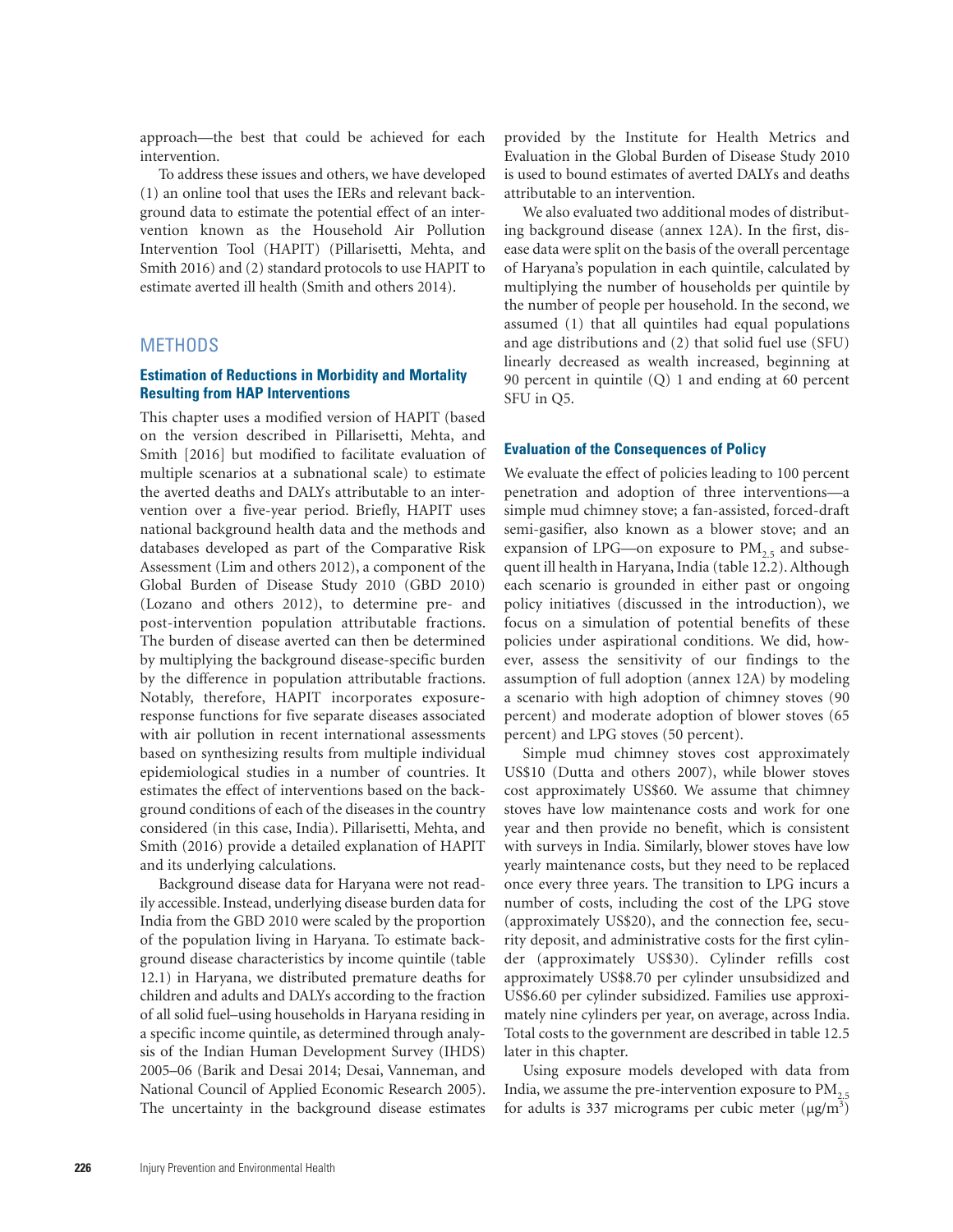|                                                                                                                                                                                                                                                                                                                                                                                         | <b>ALRI</b> <sup>a</sup> |                             | <b>COPD</b> b |                             | IHD <sup>b</sup> |                             | Lung Cancer <sup>b</sup> |                             | <b>Stroke</b> <sup>b</sup> |                                                                                                                                                                                                                                |                                  |                                 |
|-----------------------------------------------------------------------------------------------------------------------------------------------------------------------------------------------------------------------------------------------------------------------------------------------------------------------------------------------------------------------------------------|--------------------------|-----------------------------|---------------|-----------------------------|------------------|-----------------------------|--------------------------|-----------------------------|----------------------------|--------------------------------------------------------------------------------------------------------------------------------------------------------------------------------------------------------------------------------|----------------------------------|---------------------------------|
|                                                                                                                                                                                                                                                                                                                                                                                         | <b>Deaths</b>            | <b>DALYs</b><br>(thousands) | <b>Deaths</b> | <b>DALYs</b><br>(thousands) | <b>Deaths</b>    | <b>DALYs</b><br>(thousands) | <b>Deaths</b>            | <b>DALYs</b><br>(thousands) | <b>Deaths</b>              | <b>DALYs</b><br>(thousands)                                                                                                                                                                                                    | <b>Solid fuel</b><br>use $(\% )$ | <b>Population</b><br>(millions) |
| India                                                                                                                                                                                                                                                                                                                                                                                   | 200,000                  | 17,000                      | 910,000       | 26,000                      | 1,100,000        | 26,000                      | 83,000                   | 2,100                       | 610,000                    | 12,000                                                                                                                                                                                                                         | 63                               | 1,000                           |
| Haryana                                                                                                                                                                                                                                                                                                                                                                                 | 4,600                    | 400                         | 21,000        | 600                         | 26,000           | 600                         | 1,900                    | 50                          | 14,000                     | 280                                                                                                                                                                                                                            | 55 <sup>2</sup>                  | 20                              |
| Q1 (Poorest)                                                                                                                                                                                                                                                                                                                                                                            | 1,000                    | 90                          | 4,600         | 130                         | 5,700            | 130                         | 420                      | 10                          | 3,100                      | 60                                                                                                                                                                                                                             | 89                               |                                 |
| Q2                                                                                                                                                                                                                                                                                                                                                                                      | 1,000                    | 90                          | 4,800         | 140                         | 6,000            | 140                         | 440                      | 10                          | 3,200                      | 65                                                                                                                                                                                                                             | 90                               |                                 |
| Q3                                                                                                                                                                                                                                                                                                                                                                                      | 1,000                    | $90\,$                      | 4,600         | 130                         | 5,700            | 130                         | 420                      | 10                          | 3,100                      | 60                                                                                                                                                                                                                             | 88                               |                                 |
| Q <sub>4</sub>                                                                                                                                                                                                                                                                                                                                                                          | 780                      | 70                          | 3,600         | 100                         | 4,400            | 100                         | 320                      | 10                          | 2,400                      | $50\,$                                                                                                                                                                                                                         | 66                               |                                 |
| Q5 (Wealthiest)                                                                                                                                                                                                                                                                                                                                                                         | 730                      | 60                          | 3,400         | 95                          | 4,200            | 100                         | 310                      | 10                          | 2,200                      | 45                                                                                                                                                                                                                             | 62                               |                                 |
| of India 2011) (solid fuel use).<br>Note: ALRI = acute lower respiratory infection; COPD = chronic obstructive pulmonary disease; DALYs = disability-adjusted life years; IHD = ischemic heart disease; Q = quintile.<br>a. ALRI in children under age five years. Apportioned by the percentage of all solid fuel-using households in each quintile.<br>b. Chronic outcomes in adults. |                          |                             |               |                             |                  |                             |                          |                             |                            | Sources: Global Burden of Disease Study 2010, India country profile (IHME 2015) (disease burden data); IHDS 2005-06 (Desai, Vanneman, and National Council of Applied Economic Research 2005) (population data); Census of Ind |                                  |                                 |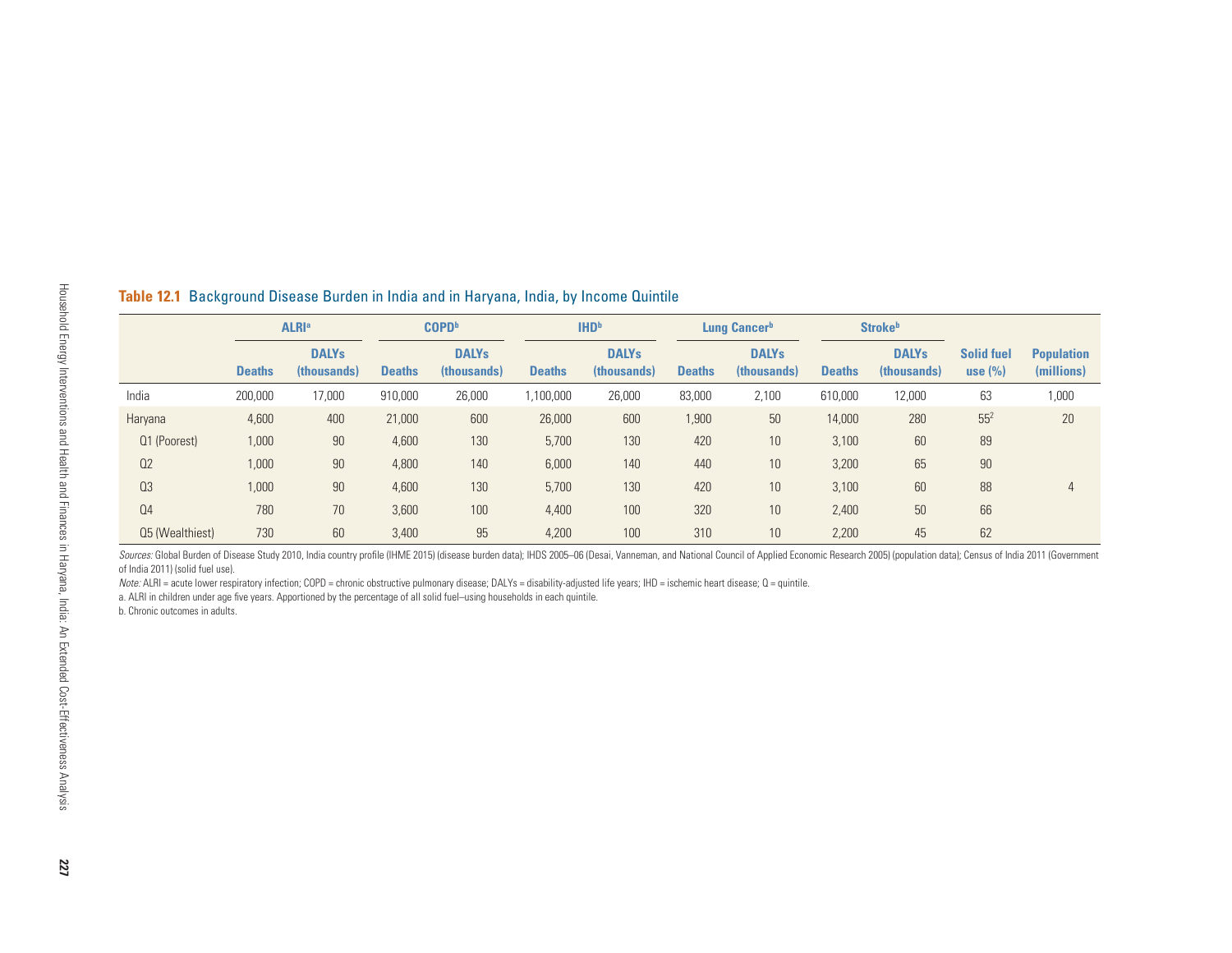|  |  | Table 12.2 Potential Interventions in Haryana, India |  |  |  |
|--|--|------------------------------------------------------|--|--|--|
|--|--|------------------------------------------------------|--|--|--|

| <b>Intervention</b> | <b>Description</b>                                                 | <b>Target population</b>                                                   | <b>Existing</b><br>coverage, $a\%$<br>(quintile)  | <b>Proposed</b><br>coverageb<br>(%) | <b>Exposure</b><br>reduction<br>(%) | <b>Reduction in</b><br>biomass fuel<br>use $(\% )$ |
|---------------------|--------------------------------------------------------------------|----------------------------------------------------------------------------|---------------------------------------------------|-------------------------------------|-------------------------------------|----------------------------------------------------|
| Chimney stove       | A simple mud-brick<br>chimney stove with two<br>potholes           | $3.4 \times 10^6$ households<br>in Haryana<br>$2.6 \times 10^6$ households | 11 (01), 10 (02),<br>12 (03), 24 (04),<br>28 (05) | 100                                 | 50                                  | 15                                                 |
| Blower stove        | A single pothole<br>semi-gasifier stove                            | using unclean fuels <sup>c</sup>                                           |                                                   | 100                                 | 63                                  | 42                                                 |
| LPG                 | Fuel stored as liquid<br>under slight pressure,<br>burned as a gas |                                                                            |                                                   | 100                                 | 90                                  | 100                                                |

Sources: IHDS 2005-06 (Desai, Vanneman, and National Council of Applied Economic Research 2015) (chimney stove, blower stove, and LPG); Census of India 2011 (Government of India 2011) (chimney stove); Bailis and others 2007 (chimney stove); Sambandam and others 2015 (blower stove).

Note: LPG = liquefied petroleum gas.

a. Coverage equals the percentage of households in Haryana currently using an equivalent or better technology. For LPG, this includes households using LPG, electricity, or biogas but does not indicate exclusive use of these clean cooking technologies.

b. This comprises the total population (that does not currently have an equivalent or better cooking technology) to cover by a specific intervention.

c. Unclean fuels include the following Census of India 2011 categories: firewood, crop residue, and cowdung cake; coal, lignite, and charcoal; and kerosene. Eighty-five percent of these households are rural.

and 150 μg/m<sup>3</sup> for children (Balakrishnan and others 2013; Northcross and others 2010; Pillarisetti, Mehta, and Smith 2016; Smith and others 2014). We scale the central estimate of exposure by the respective exposure reduction (table 12.2) attributable to a given intervention. For this analysis, we estimate intervention costs and benefits across five years, child health gains accrue instantly at the start of each year, and adult health gains are weighted using the U.S. Environmental Protection Agency cessation lag (U.S. EPA 2004) model. For simplicity, averted deaths and DALYs are reported in total. For all evaluated interventions, we consider deployments only in households using biomass fuels in traditional cookstoves.

#### **Household Expenditures**

We assume households take responsibility for replacing stoves after their useful lifetime has passed. For this analysis, households replace a blower stove once during the five years of the evaluation, a useful lifetime for this class of interventions consistent with evidence from the literature (Pillarisetti and others 2014; Sambandam and others 2015). We assume that a gas stove needs no replacement during the five years of this assessment and that households do not replace their chimney stove after the first year, consistent with findings from the National Programme on Improved Chulhas (Venkataraman and others 2010).

We also assume that the averted ill health attributable to this publicly financed intervention results in lower household medical expenditures. Expenditures averted are based on the probability of seeking care for acute and chronic conditions and the combined inpatient and outpatient costs of such visits, including drugs, hospital visits, and transportation to and from clinics. To calculate the expenditure averted by complete adoption of an intervention, we scale the cost of hospital or doctor visits and related expenditures by the relative reduction in DALYs attributable to an intervention separately for acute (ALRI) and chronic (COPD, IHD, stroke, and lung cancer) conditions. For example, for a hypothetical intervention that reduces DALYs associated with chronic diseases by 10 percent, we assume a 10 percent reduction in health care–related expenditure on chronic diseases.

Treatment-seeking behaviors and associated costs are derived from IHDS (Desai, Vanneman, and National Council of Applied Economic Research 2005) and IHDS summary documents (Barik and Desai 2014). Approximately 94 percent of households across India seek treatment for short-term illnesses, defined as fever, cough, and diarrhea. This figure is consistent with Haryana data extracted from IHDS databases and is applied equally for all quintiles. Similarly, we apply national treatment-seeking percentages by quintile to the chronic illnesses of concern. Treatment-seeking behaviors and associated costs<sup>4</sup> by quintile are described in table 12.3.

Additionally, we translate the increase in fuel efficiency attributable to an intervention into weekly time savings by multiplying the increase in fuel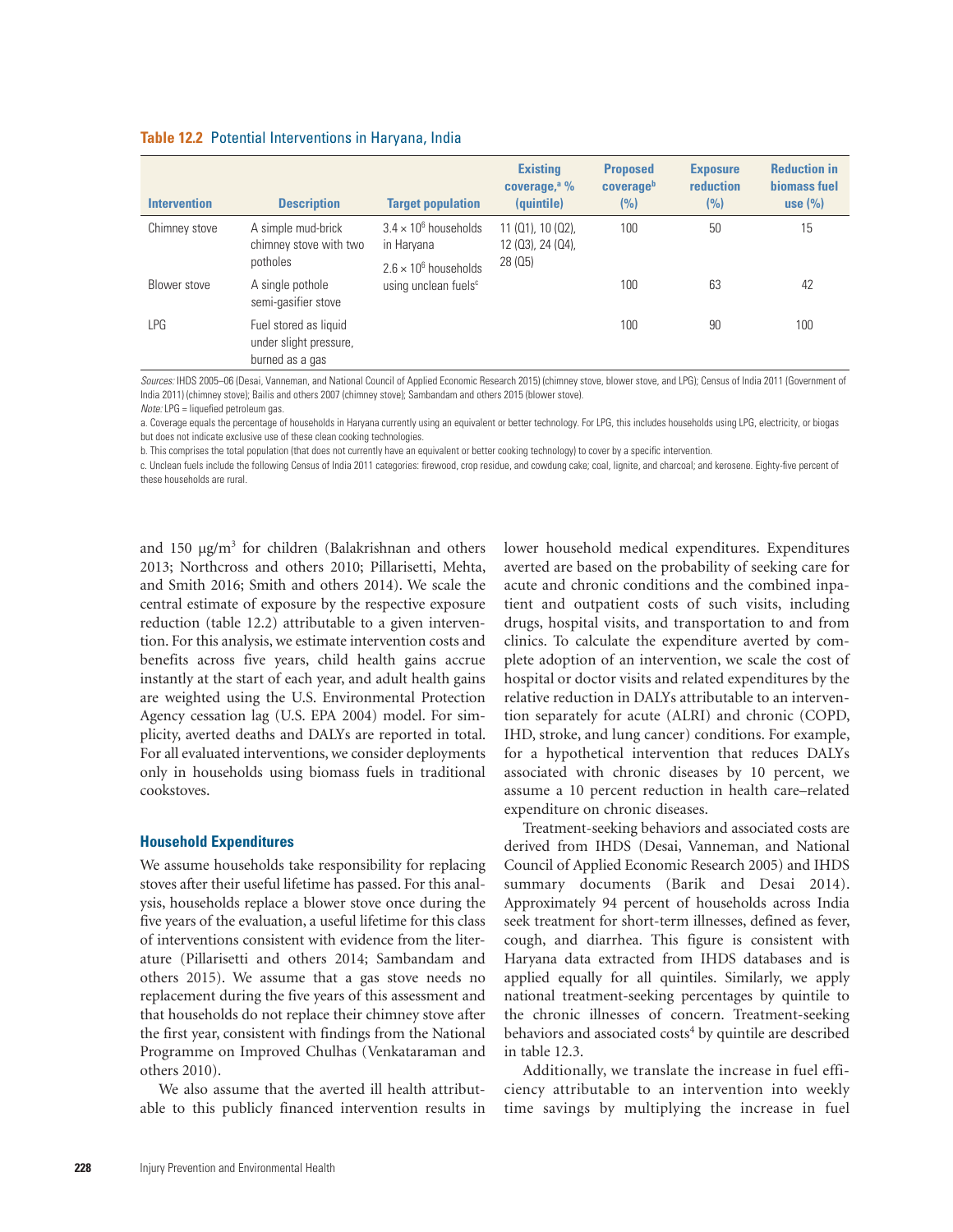| <b>Disease</b>               | <b>Behavior and cost</b> |    | 02 | 03 |    | 05 |
|------------------------------|--------------------------|----|----|----|----|----|
| Acute diseases (ALRI)        | Treatment (%)            | 94 | 94 | 94 | 94 | 94 |
|                              | Median cost (US\$)       |    | 14 | 10 | 18 | 12 |
| Chronic diseases (IHD, COPD, | Treatment (%)            | 88 | 86 | 90 | 94 | 95 |

## **Table 12.3** Treatment-Seeking Behaviors and Associated Costs

Sources: Data extracted from IHDS data (Desai, Vanneman, and National Council of Applied Economic Research 2005) and summary documents (Barik and Desai 2014). Note: ALRI = acute lower respiratory infection; COPD = chronic obstructive pulmonary disease; IHD = ischemic heart disease; Q = quintile.

Median cost (US\$) 19 20 22 24 38

#### **Table 12.4** Intervention Financial Parameters per Unit

lung cancer, stroke)

|                      | <b>Government</b>      |                                                        |                                                      | <b>Household</b>      |                                                  |                                                          |                                                      |  |
|----------------------|------------------------|--------------------------------------------------------|------------------------------------------------------|-----------------------|--------------------------------------------------|----------------------------------------------------------|------------------------------------------------------|--|
| <b>Intervention</b>  | <b>Stove</b><br>(US\$) | <b>One-time costs,</b><br>US\$ (quintile) <sup>a</sup> | <b>Yearly costs,</b><br>US\$ (quintile) <sup>b</sup> | <b>Stove</b><br>(USS) | <b>One-time costs.</b><br><b>US\$</b> (quintile) | <b>Yearly costs, US\$</b><br>${$ (quintile) <sup>b</sup> | <b>Time savings,</b><br>hours per year<br>(quintile) |  |
| Chimney              | 10                     | 5                                                      | n.a.                                                 | n.a.                  | n.a.                                             | 1                                                        | $25(01)$ ,                                           |  |
|                      |                        |                                                        |                                                      |                       |                                                  |                                                          | 19 (02),                                             |  |
|                      |                        |                                                        |                                                      |                       |                                                  |                                                          | $20(03)$ ,                                           |  |
|                      |                        |                                                        |                                                      |                       |                                                  |                                                          | 15 (04),                                             |  |
|                      |                        |                                                        |                                                      |                       |                                                  |                                                          | 14(05)                                               |  |
| Blower               | 60                     | 10                                                     | n.a.                                                 | n.a.                  | 60                                               | 5                                                        | 72 (Q1),                                             |  |
|                      |                        |                                                        |                                                      |                       |                                                  |                                                          | $53(02)$ ,                                           |  |
|                      |                        |                                                        |                                                      |                       |                                                  |                                                          | 56 (03),                                             |  |
|                      |                        |                                                        |                                                      |                       |                                                  |                                                          | 41 (Q4),                                             |  |
|                      |                        |                                                        |                                                      |                       |                                                  |                                                          | 40(05)                                               |  |
| LPG status quo       | $\boldsymbol{0}$       | $\mathbf 0$                                            | 33                                                   | 20                    | $30(01)$ ,                                       | 46 (01),                                                 | 170 (01),                                            |  |
|                      |                        |                                                        |                                                      |                       | 30 (02),                                         | 46 (02),                                                 | 126 (02),                                            |  |
|                      |                        |                                                        |                                                      |                       | $30(03)$ ,                                       | 46 (03),                                                 | $134(03)$ ,                                          |  |
|                      |                        |                                                        |                                                      |                       | $30(04)$ ,                                       | 46 (Q4),                                                 | 97 (04),                                             |  |
|                      |                        |                                                        |                                                      |                       | 30(05)                                           | 46 (05)                                                  | 96 (05)                                              |  |
| LPG-GIU <sup>c</sup> | $\overline{0}$         | $30(01)$ ,                                             | $33(01)$ ,                                           | 20                    | $0(01)$ ,                                        | 46 (Q1),                                                 |                                                      |  |
|                      |                        | $30(02)$ ,                                             | $33(02)$ ,                                           |                       | $0(02)$ ,                                        | 46 (Q2),                                                 |                                                      |  |
|                      |                        | 0(03),                                                 | $0(03)$ ,                                            |                       | $30(03)$ ,                                       | $80(03)$ ,                                               |                                                      |  |
|                      |                        | $0(04)$ ,                                              | $0(04)$ ,                                            |                       | $30(04)$ ,                                       | 80 (Q4),                                                 |                                                      |  |
|                      |                        | 0(05)                                                  | 0(05)                                                |                       | 30 (Q5) <sup>d</sup>                             | 80 (Q5)                                                  |                                                      |  |

*Note:* GIU = Give It Up; LPG = liquefied petroleum gas; n.a. = not applicable;  $Q =$  quintile.

a. For LPG scenarios, one-time costs are the LPG connection costs. Current prices are available at IndianOil Corporation[, https://indane.co.in/connection\\_tarrifs.php;](https://indane.co.in/connection_tarrifs.php) 

US\$1.00 = 68.13 rupees (Rs). For biomass stoves, one-time costs represent the cost of implementation.

b. For LPG scenarios, yearly costs are the cost of the fuel subsidy to the government and the cost of the fuel to the households. The analysis assumes that houses use nine cylinders per year at an unsubsidized cost of US\$8.80 (Rs 600.00) per cylinder; that Haryana has 3.35 million homes; and that the per cylinder subsidy is approximately US\$3.70 (Rs 250.00). For biomass stoves, yearly costs are stove maintenance costs borne by the household.

c. India's national oil companies cover connection costs for 60 percent of households; connection costs to the household apply only for the upper three quintiles.

d. The subsidy provided to existing LPG users is redirected to the lower-income quintiles.

efficiency relative to the base case scenario by the time spent collecting fuel. We place a monetary value on this gained time using the Mahatma Gandhi National Rural Employment Guarantee Act's guaranteed wage of Rs 251 (US\$\$3.70) per day, for up to 100 days, in Haryana.5,6 Accordingly, a household's yearly total averted expenditure as the result of an intervention is the sum of the wage earned during time previously spent collecting fuel and the avoided health expenditure, minus any cost to the household of the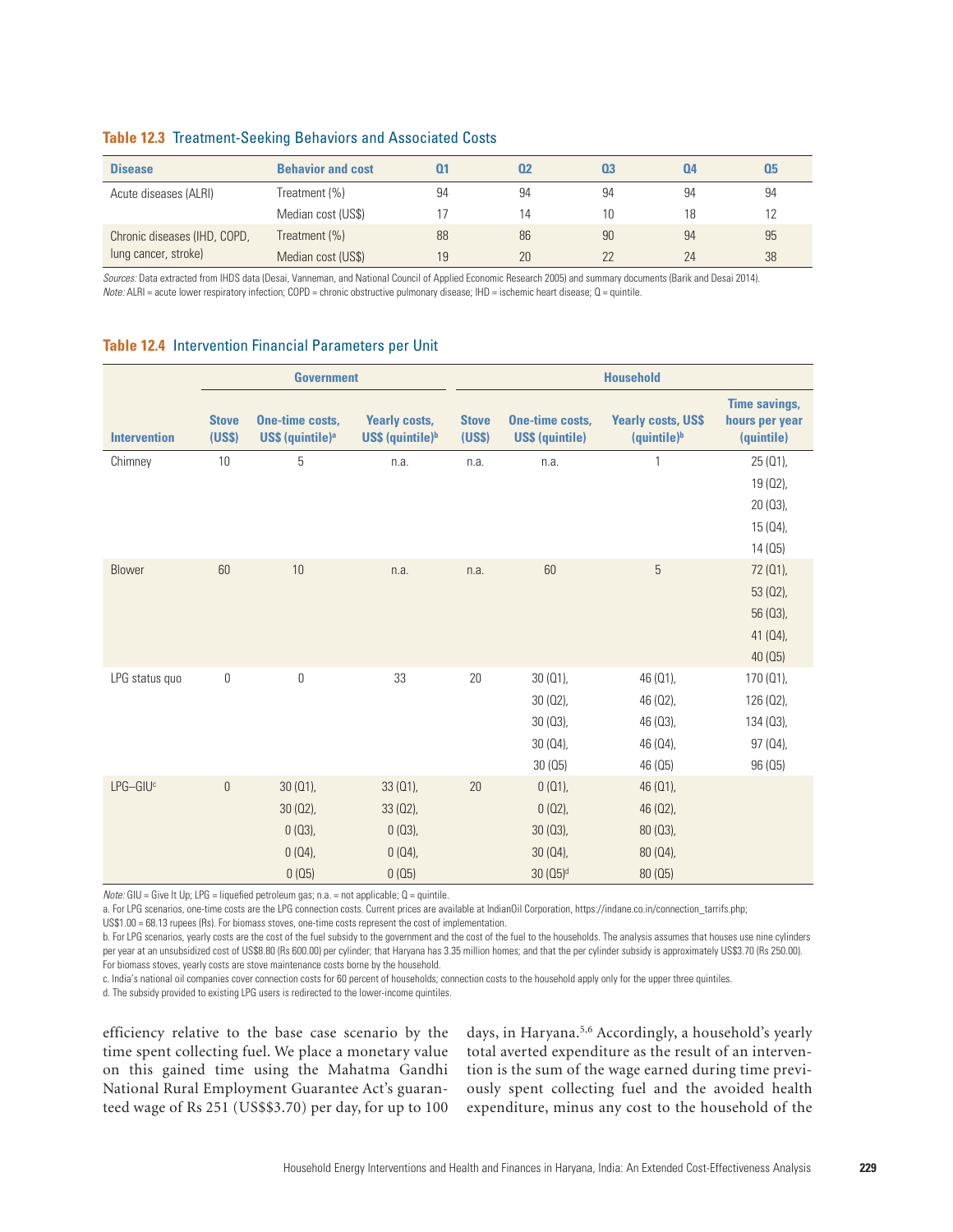intervention (for example, stove maintenance or replacement or fuel costs):

 $=\left(\frac{\text{Time savings(hrs)}}{\text{Total} + \text{total}}\right)$ ⎝ ⎜  $\lambda$  $Averted expenditure = \left(\frac{Time savings(hrs)}{8 hrs/day} \times Wage\right)$ + *Averted medical expenditure* − *Intervention cost*

#### **Government Costs**

The government incurs costs from providing the intervention. The provision cost of chimney and blower stoves includes the upfront cost of the intervention and a one-time cost of deployment. For the LPG intervention, we consider a policy pathway mimicking the ongoing Give It Up campaign. In this scenario, subsidies are provided to all solid fuel–using households in only the lower two income quintiles (Q1 and Q2 in tables and figures); the subsidy given to existing LPG users in the upper three income quintiles is redirected to the lower two quintiles. Because subsidies are being retargeted, the net cost to the government is zero; the upper-income quintiles absorb the additional costs. However, we assume the connection costs borne by the corporate social responsibility funds from oil companies for the lower two income quintiles could be used elsewhere by these companies, which are owned largely by the government, and thus represent a cost to the government. All households pay for their own

LPG stove and for their LPG fuel. This analysis assumes that houses use nine cylinders per year at an unsubsidized cost of US\$8.80 (Rs 600.00) per cylinder and that the per cylinder subsidy is approximately US\$3.70 (Rs 250.00). Table 12.4 summarizes the per unit private and public intervention costs.

All analyses were carried out using R 3.1 statistical software (R Foundation 2015); plots were generated using the ggplot2 system (Wickham 2009).

## **RESULTS**

Under the assumptions of the analysis, the intervention pathways described result in reductions in ill health attributable to using solid fuel for cooking. The scale of those reductions varies both among interventions and among quintiles; all interventions show higher reductions in ill health in the poorest three quintiles (figure 12.1 and table 12.5). The costs to the government of the five-year programs vary widely among interventions: the chimney stove intervention costs approximately US\$39 million, and the blower stove intervention costs approximately US\$180 million. At these prices, a life saved by the chimney stove costs the government approximately US\$20,000 and the cost of an averted DALY is US\$520, whereas a life saved by the blower stove costs US\$10,000 and an averted DALY costs US\$275. Complete replacement of traditional stoves in solid fuel–using households in Haryana results



**Figure 12.1** Averted Deaths and DALYs for Three Classes of Interventions in Haryana, India, by Income Quintile

Note: DALYs = disability-adjusted life years; LPG = liquefied petroleum gas; Q = quintile. Shaded areas account for uncertainty in background disease conditions and indicate the minimum and maximum avoidable burden. The relatively constant shape of the lines for each scenario is a byproduct of high solid fuel use across all income quintiles (range 60 percent to 90 percent) and the increasing number of people per household with increasing income, despite an approximately equal number of homes in each quintile.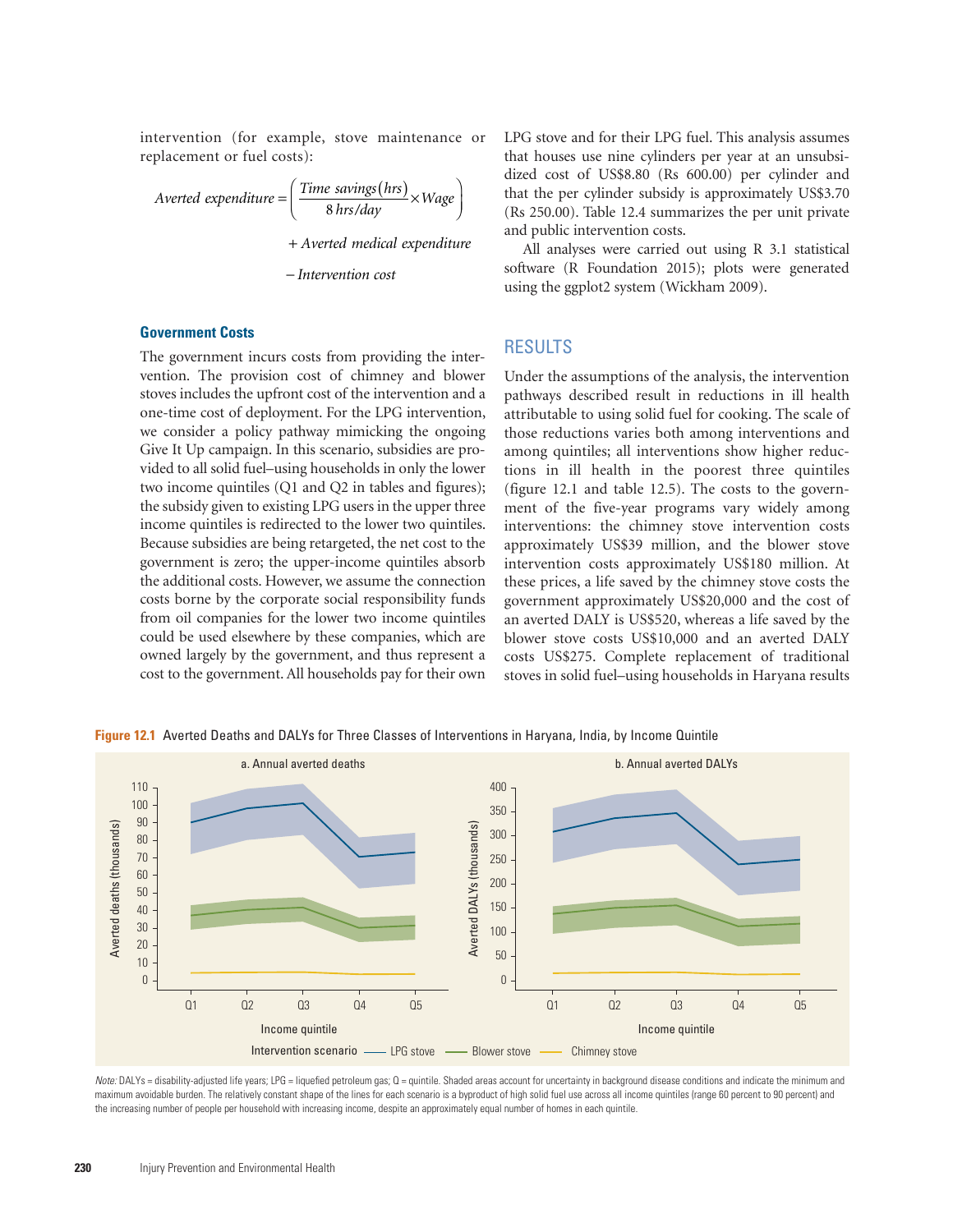|                                                      | Q <sub>1</sub><br>$N = 669,000$<br>$SFU = 595.000$ | 0 <sub>2</sub><br>$N = 670.000$<br>$SFU = 604.000$ | 03<br>$N = 671,000$<br>$SFU = 592.000$ | <b>Q4</b><br>$N = 671.000$<br>$SFU = 445.000$ | <b>Q5</b><br>$N = 670,000$<br>$SFU = 418.000$ |
|------------------------------------------------------|----------------------------------------------------|----------------------------------------------------|----------------------------------------|-----------------------------------------------|-----------------------------------------------|
| <b>Chimney stove</b>                                 |                                                    |                                                    |                                        |                                               |                                               |
| Government costs                                     | 8,900,000                                          | 9,100,000                                          | 8,900,000                              | 6,700,000                                     | 6,300,000                                     |
| Household maintenance costs                          | 3,000,000                                          | 3,000,000                                          | 3,000,000                              | 2,200,000                                     | 2,000,000                                     |
| Household expenditures averted                       | 6.700.000                                          | 4.900.000                                          | 5,100,000                              | 2,800,000                                     | 2.600.000                                     |
| Deaths averted                                       | 420                                                | 450                                                | 470                                    | 340                                           | 350                                           |
| DALYs averted                                        | 16,000                                             | 17,000                                             | 18,000                                 | 13,000                                        | 14,000                                        |
| <b>Blower stove</b>                                  |                                                    |                                                    |                                        |                                               |                                               |
| Government costs                                     | 42,000,000                                         | 42,000,000                                         | 41,000,000                             | 31,000,000                                    | 29,000,000                                    |
| Household maintenance and stove<br>replacement costs | 50,000,000                                         | 51,000,000                                         | 50,000,000                             | 38,000,000                                    | 36,000,000                                    |
| Household expenditures averted                       | 52,000,000                                         | 27,000,000                                         | 31,000,000                             | 8,300,000                                     | 8,500,000                                     |
| Deaths averted                                       | 3.700                                              | 4.100                                              | 4.200                                  | 3.000                                         | 3.200                                         |
| <b>DALYs</b> averted                                 | 140,000                                            | 150,000                                            | 160,000                                | 110,000                                       | 120,000                                       |
| LPG-GIU pathway                                      |                                                    |                                                    |                                        |                                               |                                               |
| Government costs                                     | 18,000,000                                         | 18,000,000                                         | 0                                      | 0                                             | $\theta$                                      |
| Fuel cost to households                              | 150,000,000                                        | 150,000,000                                        | 270,000,000                            | 200,000,000                                   | 190,000,000                                   |
| Household expenditures averted                       | 95,000,000                                         | 36,000,000                                         | $-72,000,000$                          | $-91,000,000$                                 | $-84,000,000$                                 |
| Deaths averted                                       | 9,100                                              | 9.900                                              | 10,000                                 | 7,000                                         | 7,300                                         |
| DALYs averted                                        | 310,000                                            | 340,000                                            | 350,000                                | 240,000                                       | 250,000                                       |

**Table 12.5** Five-Year Government Intervention Costs, Costs to Households, Household Expenditures Averted, and Deaths and DALYs Averted for Chimney Stove, Blower Stove, and LPG Intervention Pathways

Note: DALYs = disability-adjusted life years; GIU = Give It Up; LPG = liquefied petroleum gas; Q = quintile; SFU = solid fuel use. Fuel cost to households includes the up-front, one-time stove costs and recurrent maintenance and fuel costs. Household expenditures averted are the sum of the hourly wages accrued and the medical costs averted minus the cost to the households. For the LPG-GIU pathway, subsidy retargeting has different implications for solid fuel users versus current LPG users. Solid fuel users assume the additional full cost of unsubsidized LPG, while current LPG users assume only the difference between the full, unsubsidized LPG cost and the subsidized cost.

in 2,000 averted deaths and 77,000 averted DALYs for the chimney stove and 18,100 averted deaths and 676,000 averted DALYs for the blower stove.

The LPG pathway, in which the government pays for connection charges from the allocation of corporate social responsibility funds, costs approximately US\$36 million, or approximately US\$11 per home when averaged across all homes or US\$30 per home when averaged across only the lower two income quintiles. This policy pathway assumes that all higher-income households ( $n \sim 2,000,000$ ) give up their subsidy and that the reclaimed subsidy can be targeted to solid fuel–using households ( $n \sim 1,340,000$ ) in the lower-income quintiles, effectively not altering the cost to the government. Under this scheme, an averted death costs the government US\$825 and an averted DALY costs US\$25. Over the five-year evaluation period, 1,484,000 DALYs and 44,000 deaths are averted.

The LPG stove averts the most deaths and DALYs across all income quintiles, per US\$100,000 spent (figure 12.2). The figure panels for the LPG intervention evenly split the costs between all income quintiles, though the only additional expenditure by the government is for the bottom two quintiles.

Figure 12.3 depicts the trends in expenditures averted by households by quintile. Notably, households in the poor quintiles avoid more private expenditure than do households in the upper quintiles. This finding is most pronounced for the blower and LPG stoves. The described LPG intervention, in which the richest households receive no subsidy for fuel, simulates the GIU campaign and results in a net cost to these households, which must pay the full, unsubsidized price for their fuel and their one-time connection costs. The national oil companies cover connection costs for poor households, which also receive subsidized fuel.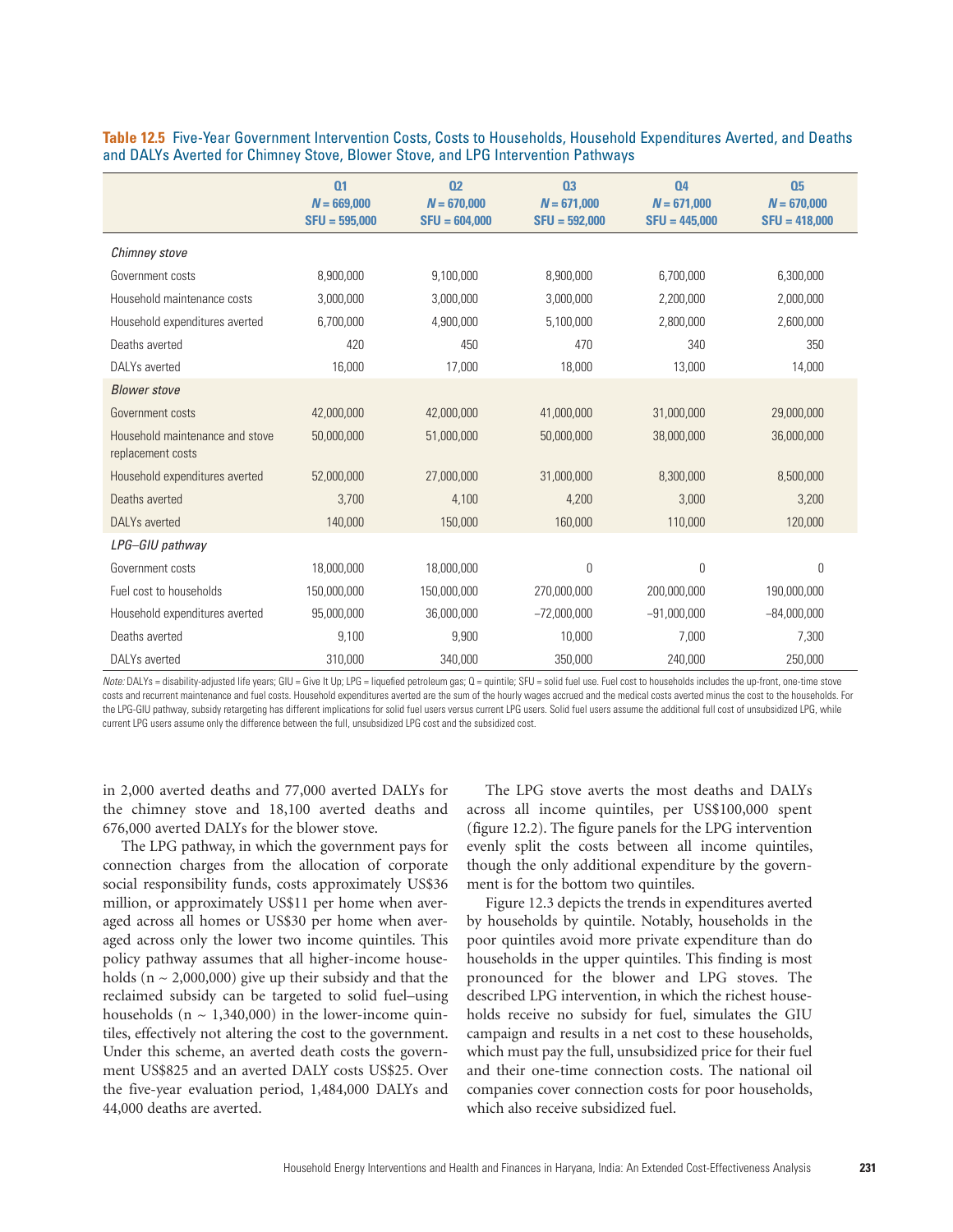

**Figure 12.2** Averted Deaths and DALYs per US\$1 Million Spent for Three Classes of Interventions in Haryana, India, over Five-Year Intervention Lifetime, by Income Quintile

Note: DALYs = disability-adjusted life years; LPG = liquefied petroleum gas; Q = quintile. Panels represent intervention classes. For the LPG scenario, gas subsidies given up by income quintiles 4 and 5 result in no expense to the government for the intervention in these quintiles; the subsidy is retargeted evenly to income quintiles 1, 2, and 3.

## **DISCUSSION**

We present results from ECEAs of policies designed to achieve high uptake of three hypothetical classes of HAP interventions in Haryana, India. The classes of interventions presented match historical modes of household energy programs, first attempted with chimney stoves, then with blower-assisted biomass stoves, and, most recently, with a transition to truly clean cooking using LPG. By evaluating multiple types of interventions, we are able to compare cheap, poorly performing chimney stoves with intermediate (blower) and modern (LPG) options.

Our approach is novel in several ways:

• It seems to be the first ECEA to date evaluating household energy policies.

- It takes into account the earning potential of individuals who save time by transitioning to more efficient stoves, which require less fuel and less time spent collecting fuel.
- It uses a continuous exposure-response function to estimate health benefits of interventions with different exposure reduction potentials.
- It evaluates a current LPG policy pathway that mimics the ongoing retargeting of LPG fuel subsidies.

By considering earnings and medical expenses averted as a result of these interventions, we hope to present a more rigorous and multidimensional set of options for policy makers to evaluate and consider as they seek to reduce the significant health burden associated with exposure to smoke arising from use of solid fuel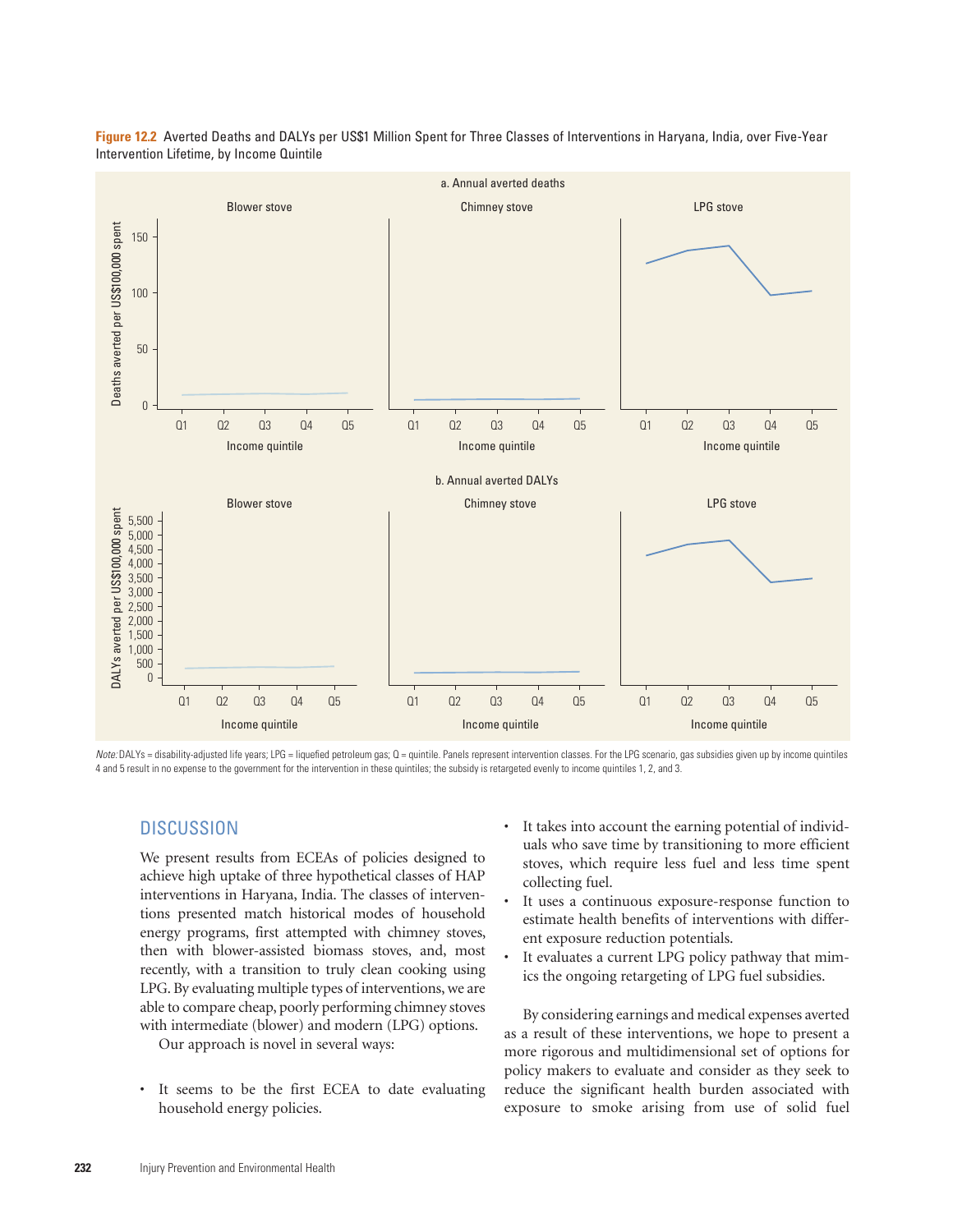combustion for cooking. Unlike many other ECEAs, we present both averted deaths and averted DALYs, a combined metric of both morbidity and mortality.

Our findings indicate that from the perspective of avoiding ill health, the evaluated LPG scenario outperforms attempts to make biomass combustion clean, although it imposes an additional fuel cost on households. Our findings show, however, that the added cost of subsidized fuel—at least for the poorest income quintiles—is more than covered by the monetary values of saved time and avoided healthcare. This striking finding, however, is heavily influenced by the assumption that use of time previously spent collecting fuel is repurposed for productive economic return, which may not be true in these settings. The income quintile– based consequences of these policy pathways are complicated by the underlying distributions of SFU and disease burden. Using those distributional consequences alone to make policy decisions would favor less effective interventions and ignore the significant health burden remaining from adoption of such technology. In contrast, the financial protection provided by the LPG policy pathways benefits the poor, who receive subsidized fuel, free LPG connections, and reduced health care costs and who stand to gain the most in wages. This inverse relationship between those quintiles that receive an advantage from health benefits versus financial benefits is not uncommon to ECEA (Pecenka and others 2015); it reveals the methodology's ability to highlight multiple policy-relevant facets masked by traditional cost- effectiveness analysis. It also indicates an area of ongoing concern. Public financing of interventions such as those that are targeted to quintiles and that are modeled to benefit the most may have unintended consequences.

Strikingly, retargeting the subsidy—as is happening in India under the Give It Up campaign—significantly increases the cost-effectiveness of interventions targeting the poorest income quintiles. This finding suggests that such an approach—especially when considered in light of the considerable financial risk protection afforded by targeting the lower-income quintiles—may be a way to quickly and efficiently move resources to those most vulnerable to both the health and the financial effects of SFU for cooking.

Despite these clear distributional benefits, less profound difference exists among quintiles than originally anticipated, which explains the relatively constant values across quintiles seen in figures 12.1, 12.2, and 12.3. We believe this is due in part to relatively high SFU numbers across all quintiles and an increasing number of people per household as wealth increases, resulting in a skewed distribution of background disease rates. **Figure 12.3** Averted Private Expenditure for Each Class of Intervention over the Proposed Five-Year Intervention Lifetime



 $Note: LPG = Iiquefiedq between gas; Q = quintile. Negative values indicate net costs to households.$ However, the upper quintiles are voluntarily giving up their subsidy in the GIU campaign. Annex 12A, figure 7 shows the per household costs and savings by income quintile and intervention scenario.

We conducted a sensitivity analysis to evaluate the effect of a hypothetical scenario with an equal number of people per quintile and linearly decreasing SFU as wealth increases. Under these conditions, the effects of all three scenarios were most profound for the poorer income quintiles.

Our analysis has a number of limitations. First, we present only a small number of potential household energy intervention scenarios under ideal use scenarios, none of which considers an additional benefit in the form of reducing the herd or the neighborhood effect; that is, by swapping out entire communities, wider gains in exposure reduction could occur. We assume that households transition fully to the cleaner technology in all three cases and do not revert to older technologies even partially. We address this shortcoming in part by evaluating the effects of adoption rates less than 100 percent and the effects of variation in exposure that may represent suboptimal intervention performance or use of both old and new interventions. We find that the overall trends in our findings are robust to these types of changes (annex 12A). We chose this framing to indicate the potential effects of statewide adoption and use of LPG, realizing that such a transition will take time and must contend with issues of stove stacking. We acknowledge that such a framing does not contend with issues of the perceived costs of fuel versus potential health savings and wage gains, which may be viewed independently by household decision makers.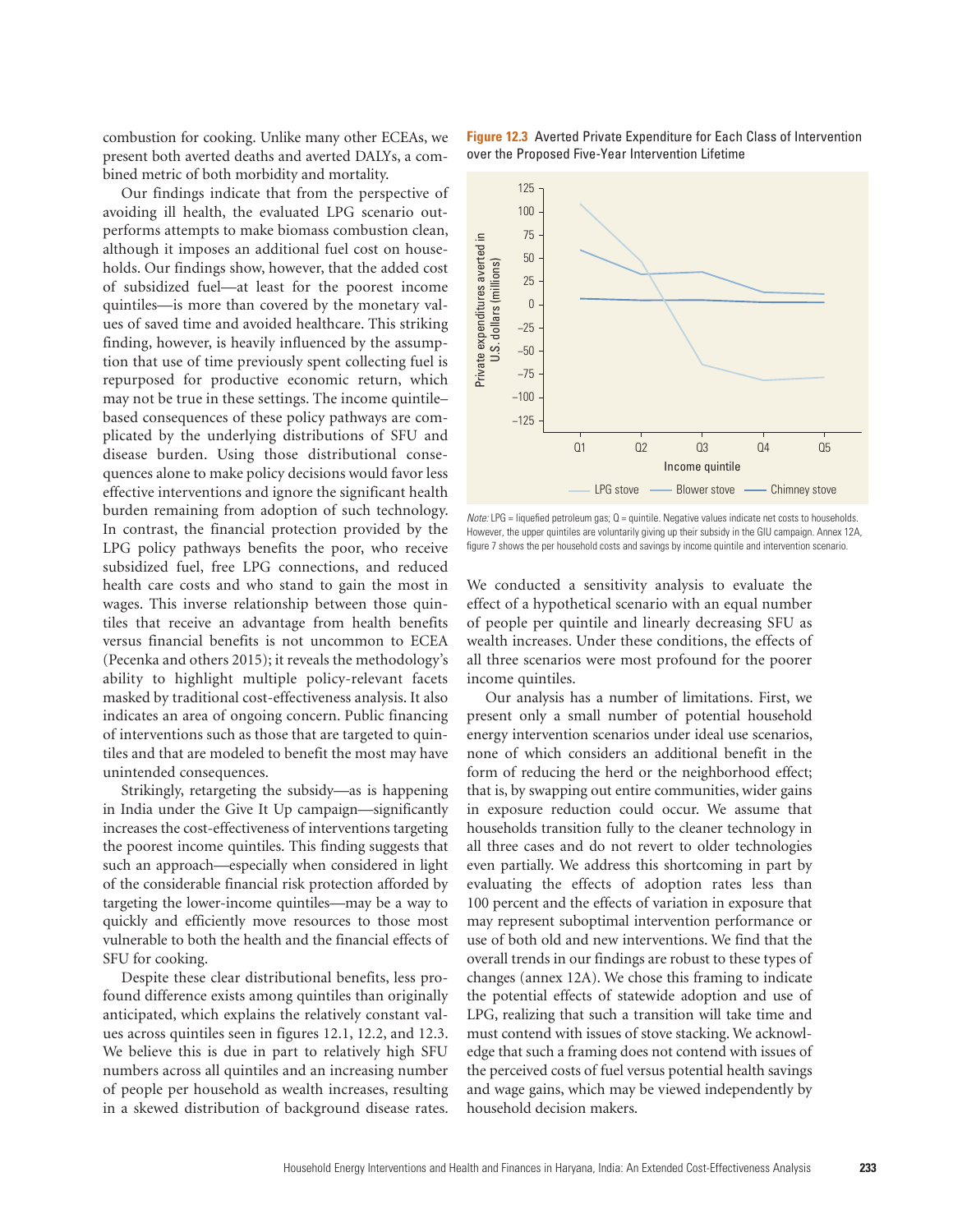Second, our study uses older IHDS data from 2005–06. Newer data—either from IHDS itself or from other national surveys—may provide more up-to-date numbers on the penetration of LPG in Haryana and on treatment-seeking behaviors and related costs. We also recognize that our mapping of BPL households to IHDS income quintiles 1 and 2 may not match the current reality. However, to our knowledge, unlike other surveys, IDHS has the benefit of providing a single source from which to gather almost all parameters needed for this analysis, thereby preventing potentially problematic comparison among surveys with different sampling frames. Similarly, we use national data on treatment-seeking behavior for Haryana; data from IHDS at the state level were unrealistically homogenous across income quintiles.

Our quantification of the monetary value of time savings does not account for behavioral aspects related to job-seeking behavior or any potential rebound effects of adoption of cleaner cooking technologies. We acknowledge that small daily or weekly time savings may not be large enough and (1) that a search for a job via the Mahatma Gandhi National Rural Employment Guarantee Act is warranted, (2) that employment opportunities exist for the modeled time savings, or (3) that household members who experience time savings might engage in employment versus other household or leisure-related activities. We assume that people will successfully seek employment in the national program and that the time saved by shifting away from biomass can be utilized productively—findings that may not hold and warrant further investigation. Our approach does offer an empirical money metric of time savings based on an ongoing program in Haryana and India at large. Thus, it is based on a documented rural wage rate.

We assume universal adoption of the cleaner cooking technology in Haryana for the main scenarios described in this chapter. This assumption is highly optimistic because older, more polluting stoves are often not abandoned immediately when a cleaner one of any kind is adopted; studies have shown that even the best modern biomass stoves often do not perform well over time in reducing pollution exposures. However, LPG is essentially always clean. We bound our chimney stove scenario by assuming that it breaks down after one year and is not rebuilt, which has often occurred with the inexpensive models widely deployed in India. An alternative approach would be to build in regular replacement of these stoves, or perhaps to move to the much more expensive and robust chimney stoves that have been successfully used in other countries and subregions. For example, in China and Mexico and in Central America, chimney stoves that function for a decade or more are not uncommon, but costs are at least 15 times greater.

Because of the need to purchase fuel, the financial conditions of the biomass and LPG scenarios are fundamentally different, but we attempt to explore them here in the same analysis. In doing so, we evaluated the current LPG subsidy system as a given and took only the extra costs of LPG connections in the GIU campaign as the cost of the LPG expansion, thereby assuming that the shift of subsidy from the middle class to the poor did not itself incur any change in government expenditures; that is, there were no transactional costs to the government. The framing in a different country without any current LPG subsidy, however, might be quite different. Although the funds for connections currently come from the required social responsibility funds of the national oil companies, we assign these as government expenditures because they could have been used for other purposes. Finally, in the absence of information, we assumed no operational costs to the government to design, promote, manage, and evaluate the large-scale disseminations that would be needed in all three scenarios.

Solid fuel–using households in upper income quintiles (Q3, Q4, and Q5) absorb a significant fuel costs in our modeled LPG intervention, as they move from no LPG to full-price LPG. The large number of solid fuel–using households in the wealthier income quintiles suggests that future subsidies and LPGpromoting programs may wish to address these households using a sliding subsidy, as suggested by Tripathi, Sagar, and Smith (2015). Ongoing LPG programs in India do not currently have a provision to target these households.

Future analyses of this type should investigate alternate methods of apportioning underlying data from national data to state-level data and into disease quintiles. Furthermore, although partitioning by SFU is reasonable in our example, it may mask behavioral patterns related to solid fuel use that we did not anticipate and differences between quintiles that impact disease distributions.

Beyond methodological and data limitations, we assume the status quo remains constant with respect to international LPG prices and related subsidies. This assumption ensures analytic tractability, but it may not hold, given the volatility in oil prices globally. India is undergoing a rapid, policy-driven transformation that is dramatically increasing access to LPG for communities previously reliant on solid fuels. Although these ongoing changes may alter the calculus behind the results, they highlight the need for being able to perform multifaceted analyses that consider more than simply basic cost-effectiveness to estimate the potential effects of large programs— precisely the type of evaluation facilitated by ECEA.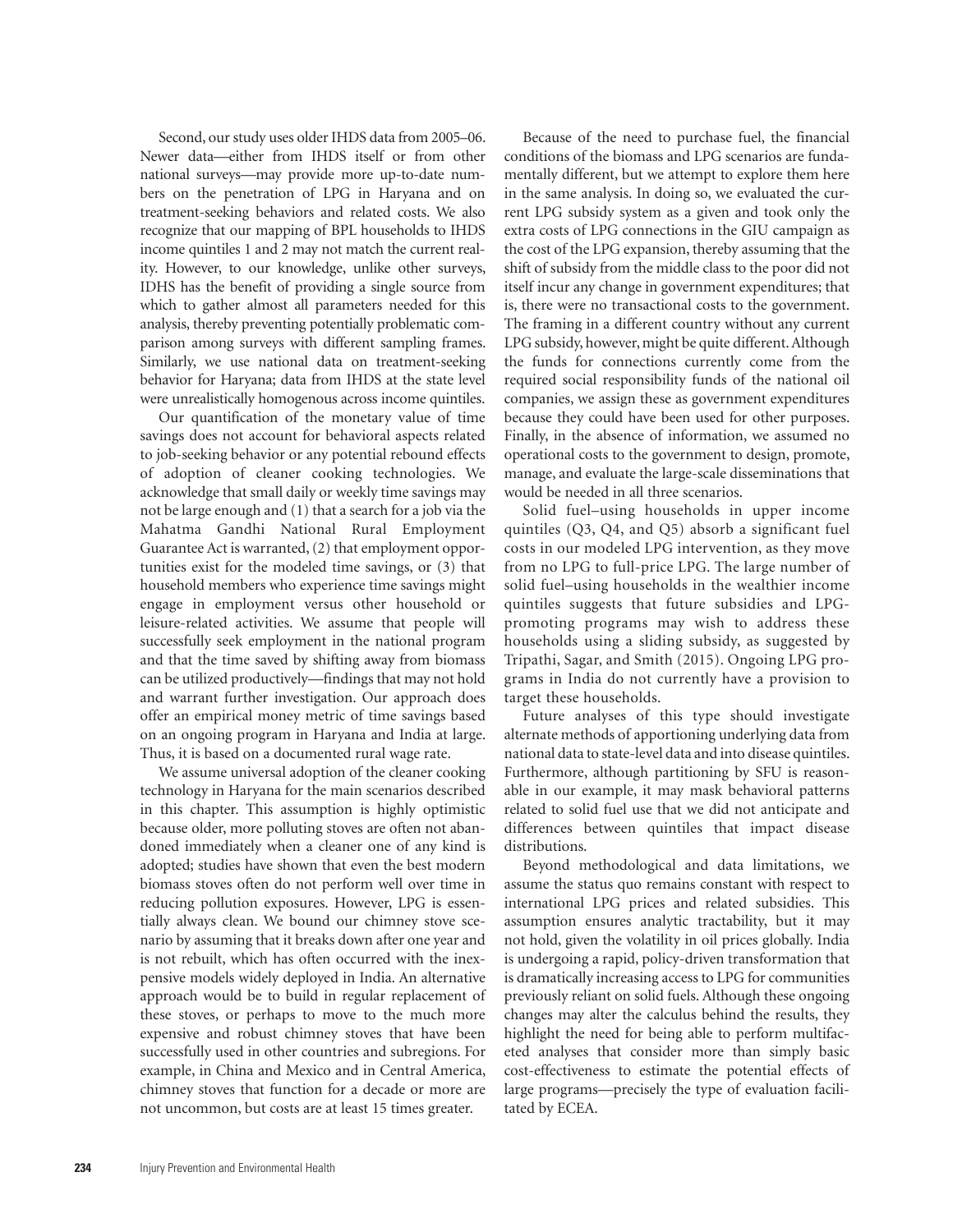## **CONCLUSIONS**

Exposure to HAP from solid cookfuel, mainly as biomass, causes an estimated 925,000 deaths yearly in India today. The number of people most affected—700 million to 800 million—has not declined in 30 years, despite considerable economic development and the growth of clean fuel use for the middle class. Other approaches are clearly needed to address this health hazard.

Three types of national policies have been initiated to address the health, social, and environmental effects of inefficient household biomass use. In the 1980s and 1990s, households relied on inexpensive stoves made locally with simple materials but without much improvement in smoke emissions, although often including a chimney. Around 2010, a new program was initiated that promised to develop and promote biomass stoves that produced far less pollution emissions, but usually this program did not incorporate chimneys. Starting in 2014, the national GIU campaign began to greatly expand access to a clean modern fuel, LPG, for BPL families by using innovative financing and promotional modalities. Newer initiatives including the Smokeless Village program and the recently announced Ujjwala program—continue this trend of making clean cooking available widely across India. This chapter has evaluated each of the approaches separately for their cost-effectiveness in hypothetical deployments in the same northern Indian state, Haryana. We believe these types of modeling exercises are instructive and help target further, field-based studies evaluating the effect of programs.

Lowering household exposures to air pollution can decrease both health and financial burdens not only by reducing medical costs, but also by averting household expenditures or avoiding lost wage earnings. The scale of the reduction—and the amount of disease burden left untouched by each of them—varies widely among the three intervention options, however, although costeffectiveness varies less widely. More modest reductions from chimney stoves, for example, are to some extent matched by more modest costs.

The innovative policy of Ujjwala, extending out of the GIU campaign, starts by retargeting existing LPG subsidies away from the middle class to the poor. This approach can result in highly cost-effective health improvements in the poorest quintiles of the population. It is accompanied by some shift of costs to the middle class, but, notably, by their agreement and without a net increase in government expenditures. By being the cleanest of the options examined, LPG also has the potential to achieve the greatest health benefits. Compared to the other two fuels, LPG also benefits from a familiar long-lived cooking technology that has a well-established repair and refill system in place in the region, although it requires reliable extension to additional populations.

To be effective, however, any intervention program must focus not only on providing access to the intervention but also on enhancing use over the long term, including continuing to pay for subsidized fuel and repair and replacement of the stoves. Only when use of the traditional polluting biomass stoves is greatly reduced over time and replaced by LPG or another equally clean alternative will full health benefits be secured.

## ANNEX

The annex to this chapter is as follows. It is available at [http://www.dcp-3.org/environment.](http://www.dcp-3.org/environment)

• Annex 12A. Supporting Information

## ACKNOWLEDGMENTS

The authors thank Rachel Nugent, Zachary Olson, Charles N. Mock, and two anonymous reviewers for their thoughtful comments and suggestions.

## **NOTES**

World Bank Income Classifications as of July 2014 are as follows, based on estimates of gross national income (GNI) per capita for 2013:

- Low-income countries  $(LICs) = US$1,045$  or less
- Middle-income countries (MICs) are subdivided: a) lower-middle-income  $=$  US\$1,046 to US\$4,125 b) upper-middle-income (UMICs) = US\$4,126 to US\$12,745
- High-income countries  $(HICs) = US$12,746$  or more.
- 
- 1. We use the DALY that was first widely deployed in the GBD 2010. It is not adjusted by age weighting or discounting. It cannot be directly compared to previous versions that did so.
- 2. Policy measures to increase access to LPG among the rural poor in India are advancing rapidly. The programs mentioned in this chapter are up to date as of July 2016.
- 3. Our analysis does not include any assessment of outdoor air pollution and the reduction in emissions from the household sector, which account for an estimated 25–50 percent of ambient small particle exposures in India (Chafe and others 2014; Lelieveld and others 2015).
- 4. We use IHDS questions about cough and fever in the past month as a proxy for ALRI. The total number of households reporting this proxy for ALRI per quintile is multiplied by 12 to obtain the number of cases per quintile per year and then divided by the total number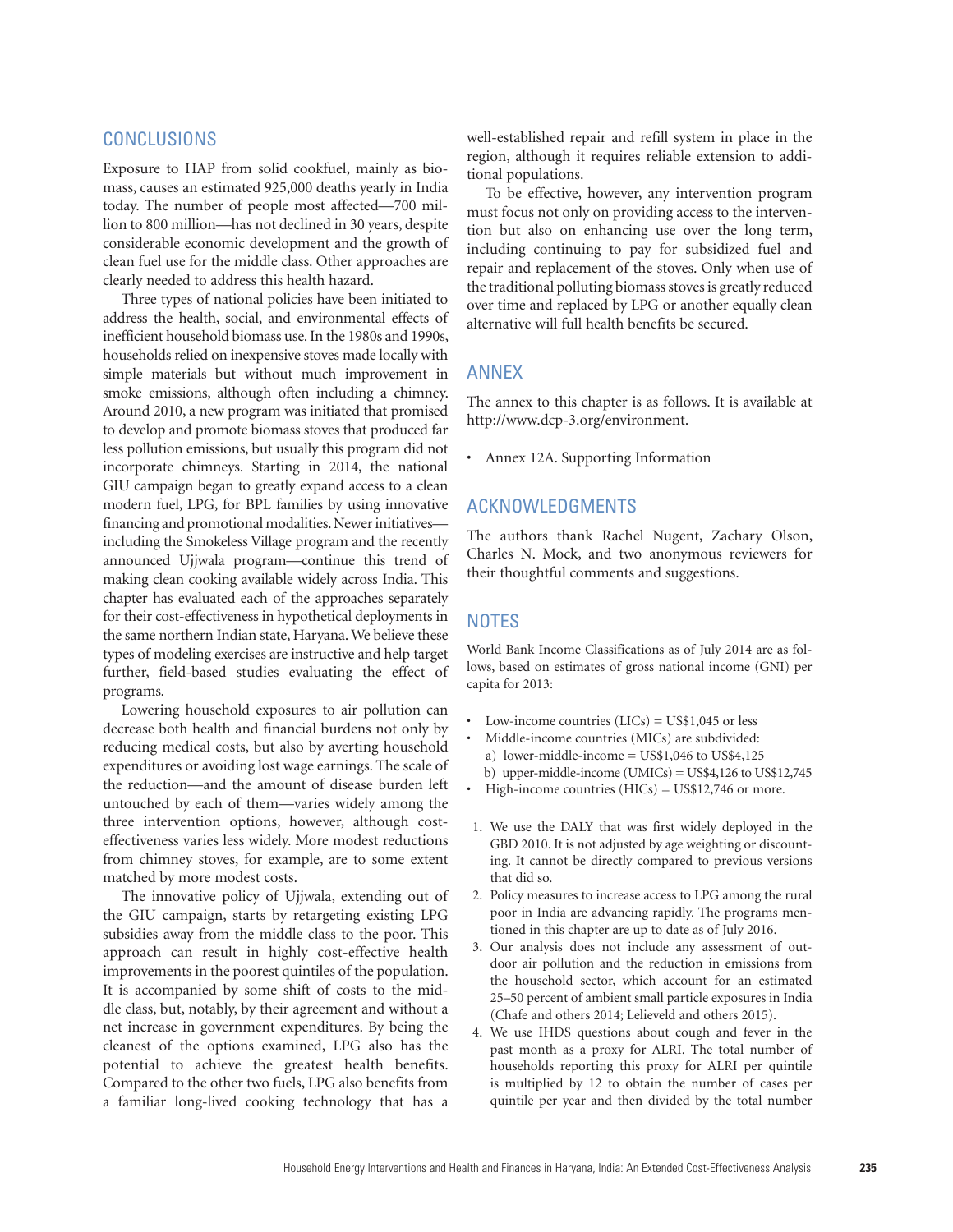of households in the quintile to determine the number of cases per household per year. The per case cost estimate is multiplied by the number of cases per household by quintile to determine the yearly cost.

- 5. See http://www.haryanarural.gov.in/guidelines/MGNREGS [/1025MGNREGS\\_wage\\_notification\\_2015\\_16 .pdf.](http://www.haryanarural.gov.in/guidelines/MGNREGS/1025MGNREGS_wage_notification_2015_16.pdf)
- 6. See [http://www.haryanarural.gov.in/detail-nrega .htm#bnote.](3http://www.haryanarural.gov.in/detail-nrega.htm#bnote)

#### REFERENCES

- Arcenas, A., J. Bojö, B. R. Larsen, and F. Ruiz Ñunez. 2010. "The Economic Costs of Indoor Air Pollution: New Results for Indonesia, the Philippines, and Timor-Leste." *Journal of Natural Resources Policy Research* 2 (1): 75–93.
- Aunan, K., L. W. H. Alnes, J. Berger, Z. Dong, L. Ma, and others. 2013. "Upgrading to Cleaner Household Stoves and Reducing Chronic Obstructive Pulmonary Disease among Women in Rural China: A Cost-Benefit Analysis." *Energy for Sustainable Development* 17 (5): 489–96.
- Bailis, R., V. Berrueta, C. Chengappa, K. Dutta, R. Edwards, and others. 2007. "Performance Testing for Monitoring Improved Biomass Stove Interventions: Experiences of the Household Energy and Health Project." *Energy for Sustainable Development* 11 (2): 57–70.
- Balakrishnan, K., S. Ghosh, B. Ganguli, S. Sambandam, N. Bruce, and others. 2013. "State and National Household Concentrations of PM2.5 from Solid Cookfuel Use: Results from Measurements and Modeling in India for Estimation of the Global Burden of Disease." *Environmental Health* 12: 77.
- Barik, D., and S. Desai. 2014. "Determinants of Private Healthcare Utilisation and Expenditure Patterns in India." In *India Infrastructure Report 2013|14: The Road to Universal Health Coverage*, edited by S. B. A. S. Ghosh, 52–64. New Delhi: Orient Blackswan Private Limited.
- Bonjour, S., H. Adair-Rohani, J. Wolf, N. G. Bruce, S. Mehta, and others. 2013. "Solid Fuel Use for Household Cooking: Country and Regional Estimates for 1980–2010." *Environmental Health Perspectives* 121 (7): 784–90.
- Brooks, N., V. Bhojvaid, M. A. Jeuland, J. J. Lewis, O. Patange, and others. 2016. "How Much Do Alternative Cookstoves Reduce Biomass Fuel Use? Evidence from North India." *Resource and Energy Economics* 43: 153–71.
- Burnett, R. T., C. A. Pope 3rd, M. Ezzati, C. Olives, S. S. Lim, and others. 2014. "An Integrated Risk Function for Estimating the Global Burden of Disease Attributable to Ambient Fine Particulate Matter Exposure." *Environmental Health Perspectives* 122 (4): 397–403.
- Chafe, Z. A., M. Brauer, Z. Klimont, R. Van Dingenen, S. Mehta, and others. 2014. "Household Cooking with Solid Fuels Contributes to Ambient PM2.5 Air Pollution and the Burden of Disease." *Environmental Health Perspectives* 122 (12): 1314–20.
- Desai, S, R. Vanneman, and National Council of Applied Economic Research, New Delhi. 2005. India Human Development Survey (IHDS). ICPSR22626-v11. Ann Arbor, MI: Inter-University Consortium for Political and

Social Research, 2016-02-16. [http://doi.org/10.3886/ICPSR](http://doi.org/10.3886/ICPSR22626.v11)  [22626 .v11.](http://doi.org/10.3886/ICPSR22626.v11)

- Dutta, K., K. N. Shields, R. Edwards, and K. R. Smith. 2007. "Impact of Improved Biomass Cookstoves on Indoor Air Quality near Pune, India." *Energy for Sustainable Development* 11: 19–32.
- Foell, W., S. Pachauri, D. Spreng, and H. Zerriffi. 2011. "Household Cooking Fuels and Technologies in Developing Economies." *Energy Policy* 39 (12): 7487–96.
- Forouzanfar, M., L. Alexander, H. R. Anderson, V. F. Bachman, S. Biryukov, and others. 2015. "Global, Regional, and National Comparative Risk Assessment of 79 Behavioural, Environmental and Occupational, and Metabolic Risks or Clusters of Risks in 188 Countries, 1990–2013: A Systematic Analysis for the Global Burden of Disease Study 2013." *The Lancet* 386 (10010): 2287–323.
- Government of India. 2011. Census of India 2011: Houses, Household Amenities, and Assets. Registrar General and Census Commissioner, New Delhi.
- Hutton, G., E. Rehfuess, and F. Tediosi. 2007. "Evaluation of the Costs and Benefits of Interventions to Reduce Indoor Air Pollution." *Energy for Sustainable Development* 11 (4): 34–43.
- Hutton, G., E. Rehfuess, F. Tediosi, and S. Weiss. 2006. *Evaluation of the Costs and Benefits of Household Energy and Health Interventions at Global and Regional Levels.* Geneva: World Health Organization.
- Institute for Health Metrics and Evaluation (IHME). 2015. GBD Compare. Seattle, WA: IHME, University of Washington. [http://vizhub.healthdata.org/gbd-compare.](http://vizhub.healthdata.org/gbd-compare)
- Jeuland, M. A., and S. K. Pattanayak. 2012. "Benefits and Costs of Improved Cookstoves: Assessing the Implications of Variability in Health, Forest and Climate Impacts." *PLoS One* 7 (2): e30338–15.
- Jeuland, M. A., S. K. Pattanayak, and R. Bluffstone. 2015. "The Economics of Household Air Pollution." *Annual Review of Resource Economics* 7 (1): 81–108.
- Johnson, M. A., and R. A. Chiang. 2015. "Quantitative Guidance for Stove Usage and Performance to Achieve Health and Environmental Targets." *Environmental Health Perspectives* 123 (8): 820–26.
- Kishore, V., and P. V. Ramana. 2002. "Improved Cookstoves in Rural India: How Improved Are They? A Critique of the Perceived Benefits from the National Programme on Improved Chulhas (NPIC)." *Energy* 27 (1): 47–63.
- Lelieveld, J., J. S. Evans, M. Fnais, D. Giannadaki, and A. Pozzer. 2015. "The Contribution of Outdoor Air Pollution Sources to Premature Mortality on a Global Scale." *Nature* 525 (7569): 367–71.
- Lim, S. S., T. Vos, A. D. Flaxman, G. Danaei, K. Shibuya, and others. 2012. "A Comparative Risk Assessment of Burden of Disease and Injury Attributable to 67 Risk Factors and Risk Factor Clusters in 21 Regions, 1990–2010: A Systematic Analysis for the Global Burden of Disease Study 2010." *The Lancet* 380 (9859): 2224–60.
- Lozano, R., M. Naghavi, K. Foreman, S. Lim, K. Shibuya, and others. 2012. "Global and Regional Mortality from 235 Causes of Death for 20 Age Groups in 1990 and 2010: